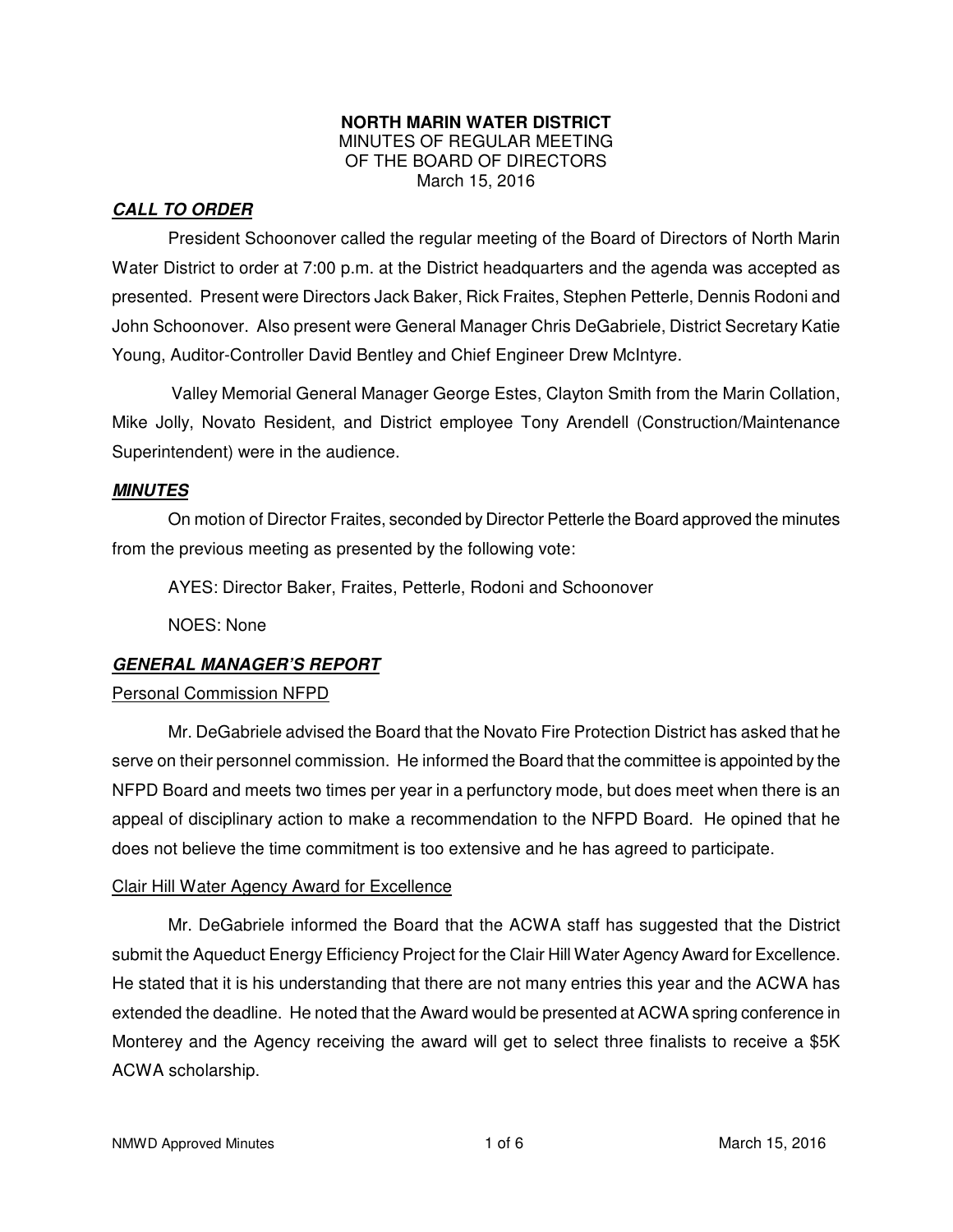#### **OPEN TIME**

President Schoonover asked if anyone in the audience wished to bring up an item not on the agenda and the following item was discussed:

Clayton Smith from Mill Valley and representing the Marin Coalition, invited the Board and Staff to attend a luncheon presentation on April 6, 2016 by Lynn Ingram, UC Berkeley Professor of Earth and Planetary Science and Geography. He stated that the program topic is "A Long Term History of Climate Change in California."

### **STAFF / DIRECTORS' REPORTS**

President Schoonover asked if staff or Directors wished to bring up an item not on the agenda and the following item was discussed:

Director Baker recapped his visit to Sacramento as part of the North Bay Water Reuse Authority Day in the Capitol contingent.

### **MONTHLY PROGRESS REPORT**

Mr. DeGabriele provided the Board with the Monthly Progress Report for February. He stated that February water production in Novato is down 44% versus 2013 and year-to-date down 33%. He advised the Board that in West Marin, February water production is down 14% compared to 2013 and down 27% year-to-date. Mr. DeGabriele informed the Board that Stafford Treatment Plant is scheduled to start up on April 1st and that Recycled Water production continued on a limited basis in February as it was a dry month and several large landscape irrigators needed water.

Mr. DeGabriele advised the Board that water supply through March  $14<sup>th</sup>$  shows that Stafford Lake is spilling, Lake Mendocino holds nearly 95,000AF and Lake Sonoma nearly 285,000AF. He noted that rainfall in Novato since March 1st has totaled over 4" and total rainfall is 20.07", slightly shy of average for this date. He informed the Board that at Oceana Marin freeboard is good in both the treatment and storage ponds; however, the collection system experienced very high infiltration and inflow during the recent storm events.

Director Rodoni suggested that staff identify a comparative water year to compare I&I and see if recent improvements have made a difference.

 Mr. Bentley reviewed the Auditor-Controller's Monthly Report of Investments showing the District has \$12.4M in reserves and the Investment Portfolio is earning 0.62% rate of return.

Director Rodoni asked about the outstanding invoices with Caltrans. Mr. Bentley stated that the turnaround time is usually 45 to 60 days.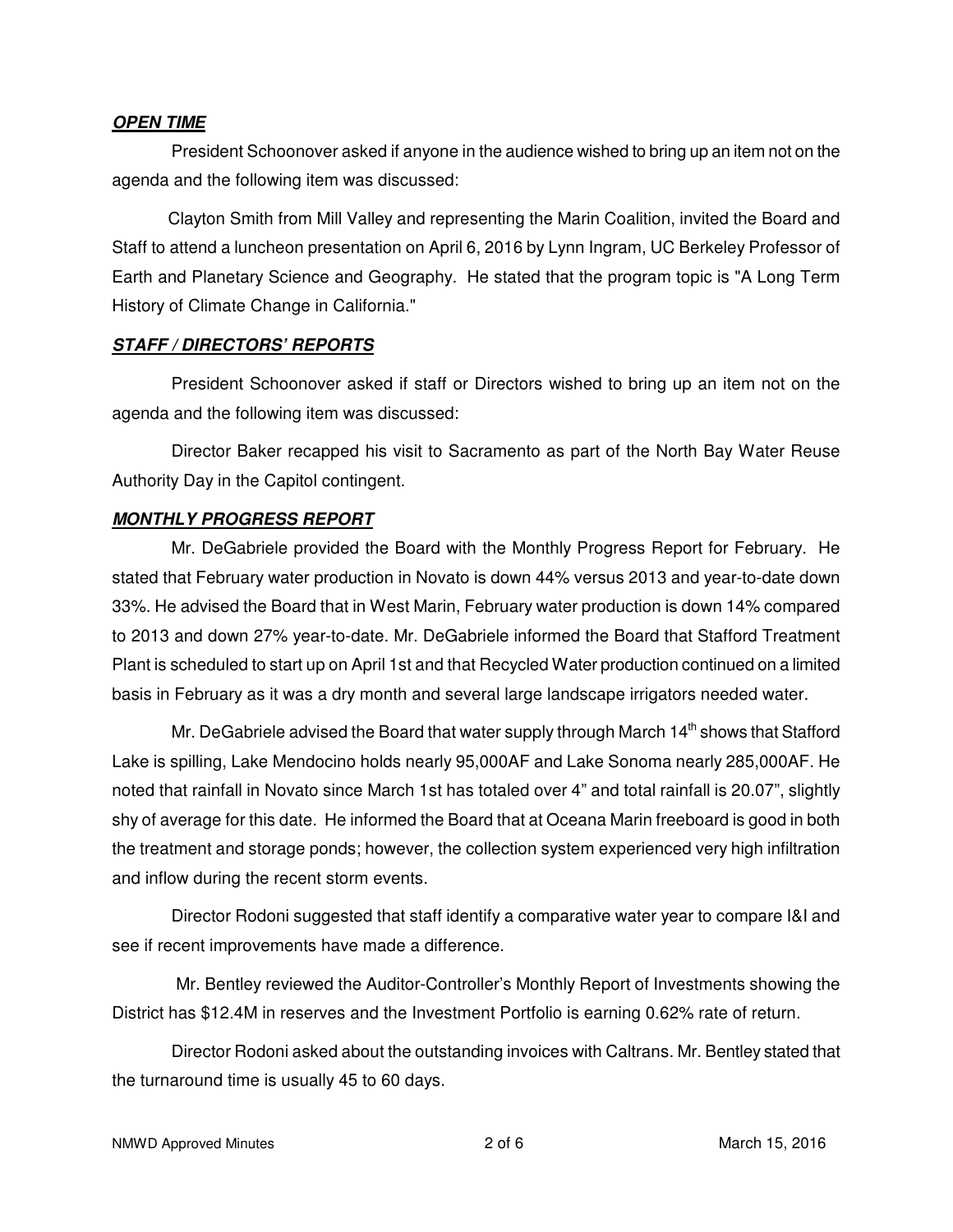### **ACTION CALENDAR**

### **RATE INCREASE LETTER TO NOVATO CUSTOMERS**

Mr. Bentley advised the Board that California law requires that customers be notified of a water rate increase at least 45 days prior to the public hearing where the Board considers adoption of the proposed increase. He stated that the public hearing will be held on May 17th and a 5% rate increase is proposed to be effective on June  $1<sup>st</sup>$  for Novato customers. He informed the Board that the commodity rate is proposed to increase 7% and no increase is proposed to the bi-monthly service charge. Mr. Bentley stated that the combination of the commodity rate and bi-monthly service charge is estimated to increase the cost of water for the typical Novato residential customer by \$2.85 (5%) per month. Mr. Bentley advised the Board that in addition, enactment of a Temporary Drought Surcharge is proposed, which would increase District revenue by another 4% should it be adopted. He explained to the Board that should the State Board rescind the Emergency Water Conservation Regulations, the Board would not have to implement the Temporary Drought Surcharge.

Director Schoonover suggested that staff put the amount per month in dollars with the percentage increase in parenthesis at the beginning of the letter.

Mr. Bentley walked the Board and staff through the annual Water Cost Calculator that is available on the District website. He provided multiple examples of the rate increase structure for both residential and non-residential customer profiles in the Novato and West Marin service areas. He noted that in the rate increase letter, customers are advised to go onto website, type in their water account number and their name as it appears on the bill to use the Water Cost Calculator.

Director Petterle suggested that the language regarding the Water Cost Calculator be moved to the first page of the letter so that customers see it first.

There was a lengthy discussion regarding wording of the letter by the Board especially about the Temporary Drought Surcharge. Director Rodoni asked that the words "Revenue Recovery" be added in order to explain the reasoning for the surcharge.

Mr. DeGabriele stated that the State has continued their mandatory water restrictions through October 31st, but intends to consider rescission or adjustment of the mandatory drought regulation in April. He noted that the letter reflects that should the regulations be rescinded the Temporary Drought Revenue Recovery Surcharge would not be applied.

Director Rodoni asked if the State Board rescinds the restrictions or lowers the amount can there be a reduction in the Drought Surcharge.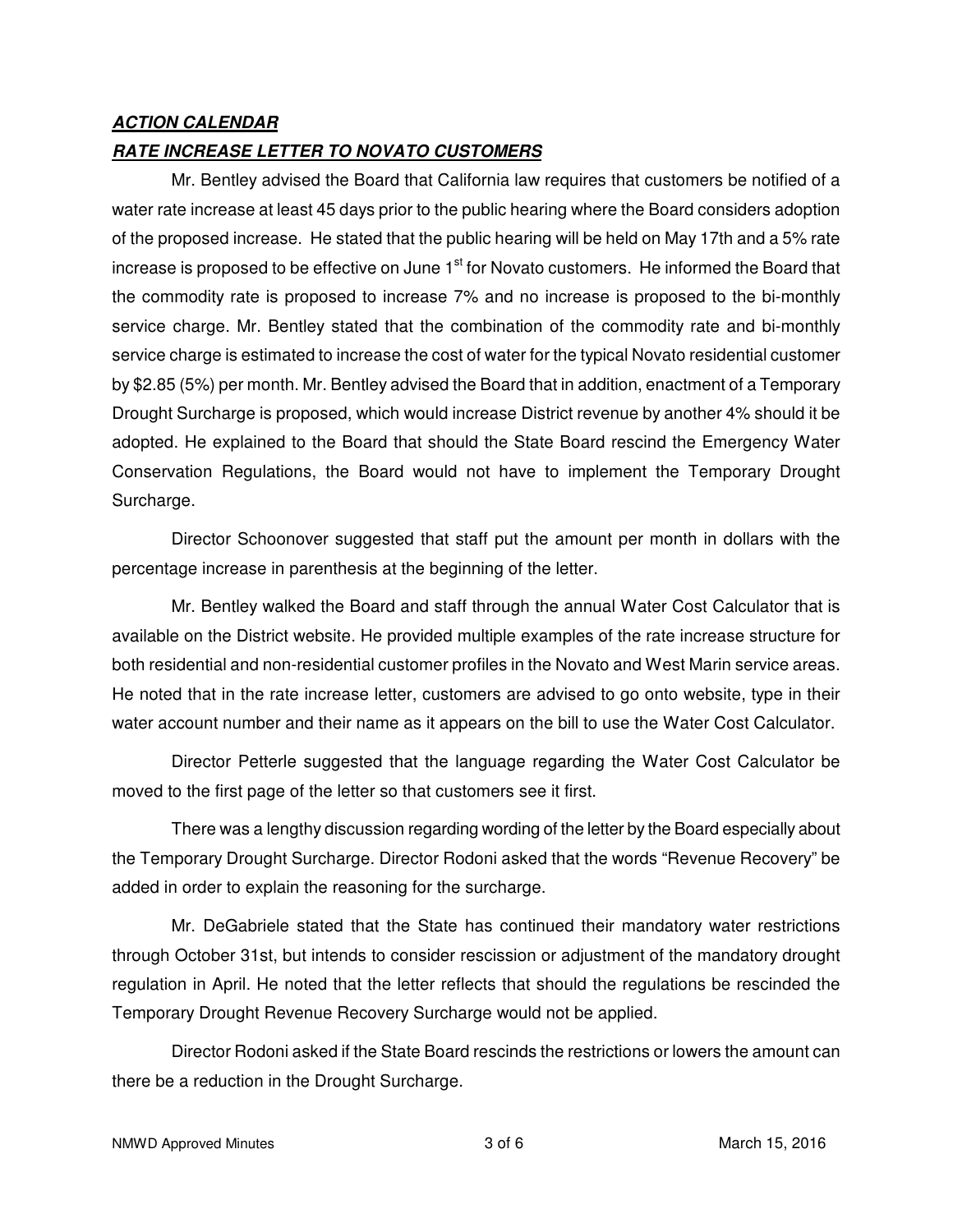Mr. Bentley stated that the Board can make that determination once the State decides in late April.

On motion of Director Petterle, seconded by Director Fraites, the Board approved the rate increase letter with the mentioned changes the Board requested by the following vote:

AYES: Director Baker, Fraites, Petterle, Rodoni and Schoonover

NOES: None

Director Petterle requested that once the changes have been made that the Board receive a copy of the letter at the next Board meeting.

# **WATER SERVICE AGREEMENT – VALLEY MEMORIAL PARK OFFICE EXPANSION**

Mr. McIntyre reminded the Board of the March 1st meeting when the Valley Memorial Park requested the District reconsider the unique conditions of the cemetery and reduce the required Facilities Reserve Charge (FRC). He advised the Board that the agreement has been revised to collect FRC payments for all equivalent dwelling units (EDU's) now, yet allow two of the EDU's to be posted with cash or irrevocable letter of credit at an approved financial institution in the Novato area and following three years from occupancy approval of the new office expansion, the District will evaluate required FRC's based on the EDU calculation derived from actual peak bi-month water use. He noted that the FRC's not required based on the evaluation for the two EDU's on deposit will be returned to the applicant.

Director Petterle asked if the account was an escrow account and if the account was interest bearing. Mr. McIntyre stated that it is a letter of credit which allows the District to have full access to the funds or Valley Memorial Park provides cash.

Director Baker expressed concern about the letter of credit expiring. Mr. Bentley Stated that the District will review the terms of the letter of credit and suggested to Mr. Estes a 36 month term.

On motion of Director Fraites, seconded by Director Petterle the Board approved the Water Service Agreement with Valley Memorial Park and Resolution 16-6 entitled: "Authorization of Execution of Water Service Facilities Construction Agreement with Valley Memorial Park Inc." by the following vote:

AYES: Director Baker, Fraites, Petterle, Rodoni and Schoonover

NOES: None

Mr. Estes thanked the Board and left the meeting.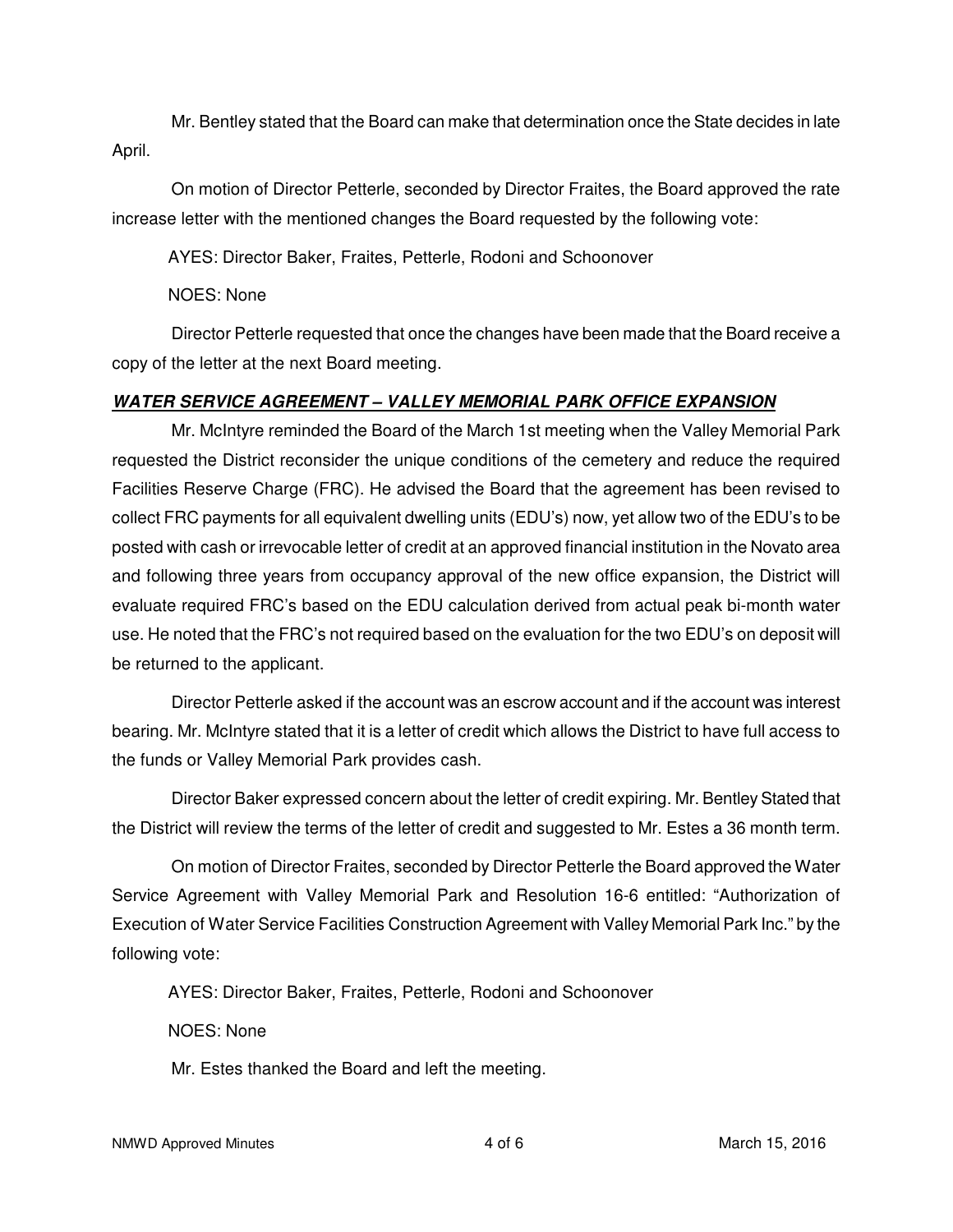## **INFORMATION ITEMS**

## **MARIN BAYWAVE ADAPTATION VULNERABILITY EVALUATION**

Mr. DeGabriele provided the Board with information on the Marin BayWAVE Adaptation Vulnerability Evaluation. He stated that District staff met with the County of Marin staff working on the Eastern Marin Shoreline sea-level rise projection and potential effects on local facilities. He advised the Board that District facilities that may be impacted include: the Deer Island Recycled Water Facility, the Recycled Water Transmission Pipeline from Las Gallinas to Hamilton, the intertie valve with Marin Municipal at Highway 37, the cathodic protection anode bed at Bel Marin Keyes and various air valves and fire services in potentially inundated areas. He noted that the District Administration Headquarters and Corporation Yard may also be affected but are not yet identified on the sea-level rise mapping as being impacted. Mr. DeGabriele informed the Board that a draft report by the County is expected sometime this summer.

### **RUSSIAN RIVER BIOLOGICAL OPINION PUBLIC POLICY FACILITATING COMMITTEE**

Mr. DeGabriele provided the Board with information on the Public Policy Facilitating Committee (PPFC) meeting held on March  $3<sup>rd</sup>$  that was attended by himself, Director Petterle and Director Rodoni. He stated that the meeting included a tour of the Mirabel Fish Passage Improvement Project which includes new fish screens, a new fish ladder and a viewing gallery for both public and scientific monitoring of fish passing the summer dam at Mirabel. He informed the Board that reports were given on the Dry Creek Habitat Enhancement Project, the Corps of Engineers funding for the Dry Creek Habitat Enhancements and a Safe Harbor Agreement between Sonoma County Water Agency and the National Marine Fisheries Service, which provides a 35-year operating window to protect the SCWA from endangered species "take" as the Biological Opinion projects are undertaken and maintained. Mr. DeGabriele advised the Board that Sonoma County Water Agency can enter into voluntary cooperative agreements with landowners providing them protection from endangered species, provided the landowner submits a farm management plan and adheres to best management practices. He noted that the PPFC also received a report on the Estuary Management and Final Jetty Study at the mouth of the Russian River and the Fish Flow Draft Environmental Impact Report intended to evaluate lower flows in the Russian River and a new hydrologic index at Lake Mendocino.

# **TECHNICAL ADVISORY COMMITTEE MEETING – MARCH 7, 2016**

Mr. DeGabriele provided a summary of the Technical Advisory Committee Meeting held on March 7<sup>th</sup>. He stated that the TAC unanimously recommended that the Sonoma County Water Agency budget for Fiscal Year 2016/17 be recommended for approval by the Water Advisory